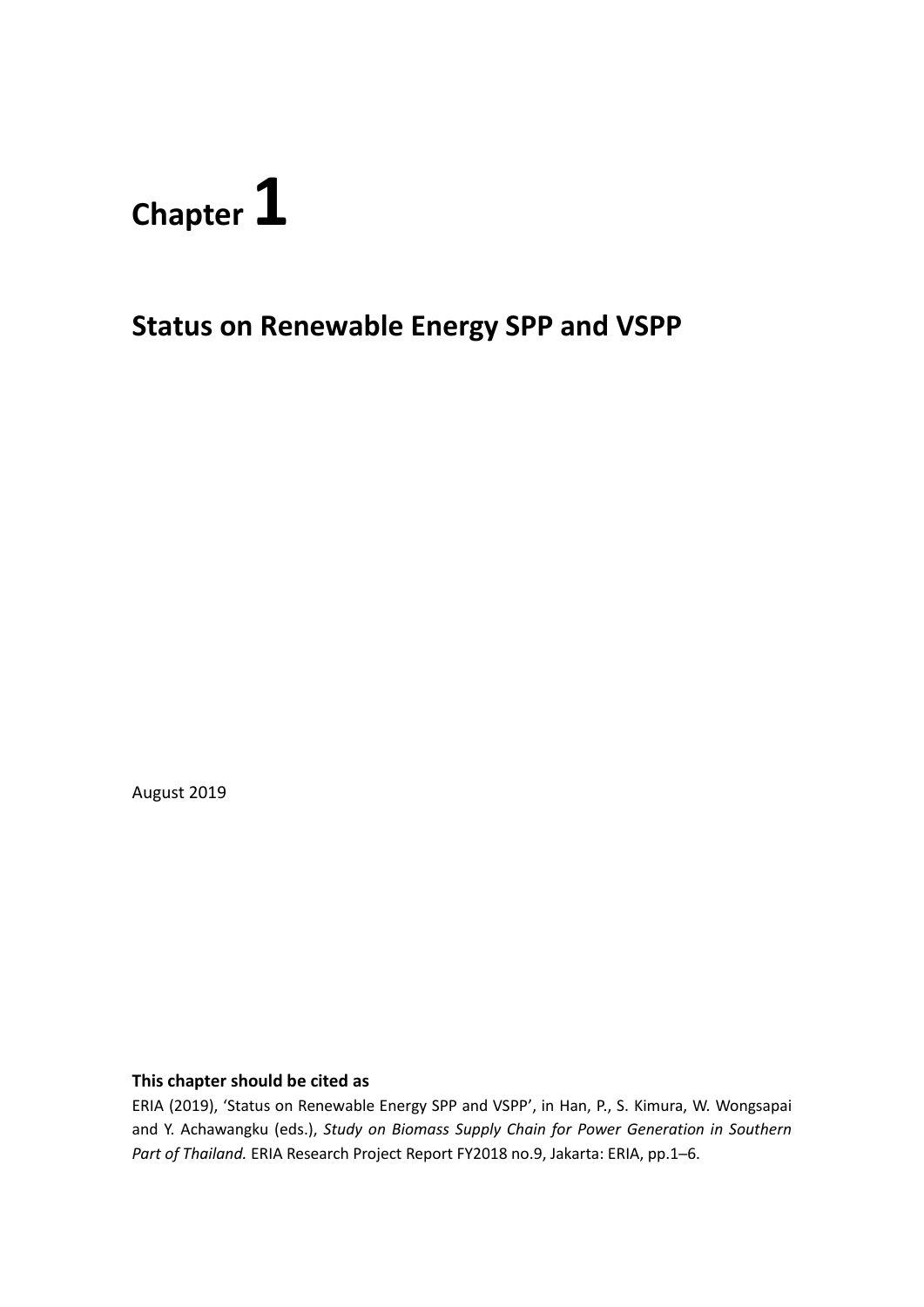## Chapter 1

## Status on Renewable Energy SPP and VSPP in Southern Thailand

This chapter reviews the status of small power producers (SPPs) and very small power producers (VSPPs) of renewable energy (RE) in Thailand, including the recent policy and privileges for purchasing RE.

## **1. History of Thailand's SPP Scheme**

The SPP scheme was established on 17 March 1992 through an endorsement by Thailand's cabinet. The scheme aims to promote power generation by using alternative fuel and waste, including cogeneration, to efficiently use domestic alternative resources and by-product energy. This concept also decreases the government's duty to invest in power infrastructure.

The National Energy Committee, on 26 December 2006, endorsed the Electricity Generating Authority of Thailand (EGAT) to purchase 3,200 MW to 4,000 MW of electricity generated from all kinds of fuel. After that, EGAT, the Provincial Electricity Authority and the Metropolitan Electricity Authority issued the small power purchasing announcement in 2007. Purchasing would cover existing capacity of 10 MW–90 MW, which is classified by (i) SPP cogeneration firm contract, (ii) SPP firm contract (RE), and (iii) SPP non-firm contract.

In 2017, the Ministry of Energy launched a new SPP scheme called the 'SPP Hybrid-firm.' This allowed power producers to use two kinds of alternative fuel or more to generate power and sell to EGAT in order to increase production of stable power from RE. Several criteria were set under this scheme:

- 1) It is available to new RE power plants with an existing capacity of 10 MW–50 MW.
- 2) Power plants must operate 100% during peak time, and 65% in off-peak time.
- 3) Fossil fuel utilisation is prohibited (except during system start-up).
- 4) Purchasing rate is feed-in tariff (FiT) bidding at 3.66 baht (B)/kWh.

### **2. History of the VSPP Scheme of Thailand**

The VSPP scheme started on 14 May 2006 when the Thai cabinet agreed to regulate the VSPPs. Power producers can enter into power purchasing contracts with the Metropolitan Electricity Authority or the Provincial Electricity Authority (depending on the power plant's location). This scheme aims to promote the use of domestic resources, increase the stability of national transmission by distributing power generation, reduce the government budget for the construction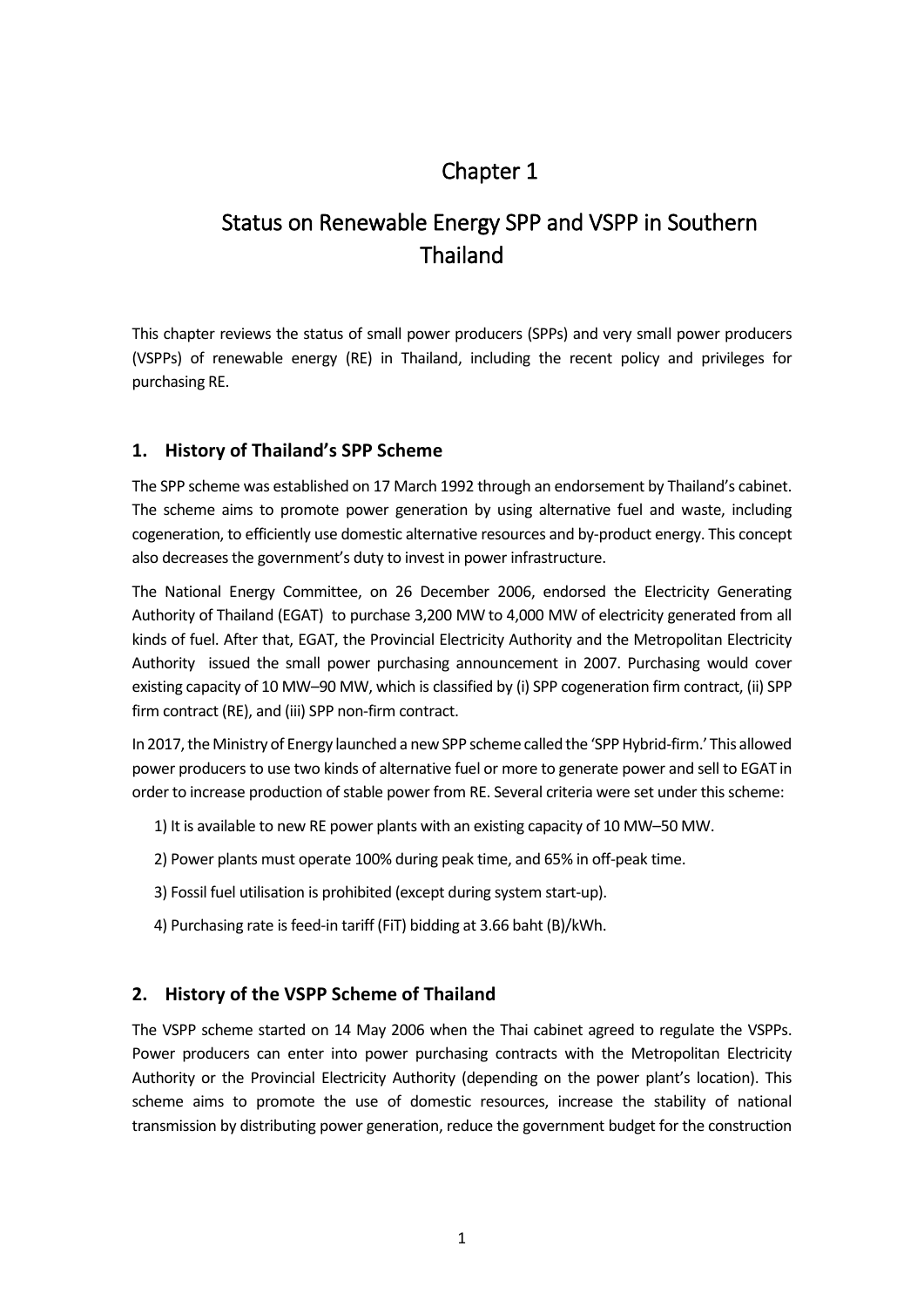of new power plants, as well as contribute to the operation of conventional power plants during peak time.

At the beginning, the VSPP contract was available to power plants with an existing capacity of less than 1 MW. In 2007, the Energy Policy Administrative Committee endorsed to extend the maximum capacity of the VSPPs from 1 MW to 10 MW. Then, adder, or feed-in premium, was established by topping-up a special rate to the normal purchasing price (Table 1.1).

| Table 1.1. Adder Rates for the VSPP |                    |                              |  |  |  |  |  |
|-------------------------------------|--------------------|------------------------------|--|--|--|--|--|
| <b>RE Sources</b>                   | Adder Rate (B/kWh) | <b>Subsidy Period (year)</b> |  |  |  |  |  |
| Solar                               | 8.00               | 10                           |  |  |  |  |  |
| Wind                                | 2.50               | 10                           |  |  |  |  |  |
| Municipal solid waste               | 2.50               |                              |  |  |  |  |  |
| Small hydro (50-200 kW)             | 0.40               |                              |  |  |  |  |  |
| Small hydro (less than 50 kW)       | 0.80               |                              |  |  |  |  |  |
| <b>Biomass</b>                      | 0.30               |                              |  |  |  |  |  |
| <b>Biogas</b>                       | 0.30               |                              |  |  |  |  |  |

**Table 1.1: Adder Rates for the VSPP**

B = baht, kWh = kilowatt-hour, RE = renewable energy, VSPP = very small power producer.

Note: Adder for solar decreased from B8.00/kWh to B6.50/kWh in 2010.

Source: Provincial Electricity Authority (PEA), Thailand Adder Rates as of 2013.

In June 2007, the National Energy Committee endorsed the premium adder rate to promote power plants in border southern provinces (Yala, Pattani, and Narathiwat) and four districts in Songkhla Province (Nathawee, Saba Yoi, Jana, and Thepha). Biomass, biogas, municipal waste, and small and micro hydropower earned more 1 baht (B)/kWh topping up from ordinary adder, whereas solar and wind obtained more B1.50/kWh rate to normal adder.

With the SPP hybrid-firm announcement, the VSPP semi-firm scheme was replaced to subsidise power producers that can generate more electricity during peak periods. This scheme was available to new RE power plants that use biomass, biogas from wastewater or energy crop, and municipal solid waste (also called trash or garbage, defined nationally as wastes consisting of everyday items, which generate 10 MW or lower). Power plants must be operating for 6 months under a firm contract (100% power operation in peak time, and lower than 65% during off-peak), which must cover the maximum power consumption period (March to June) and 6 months for non-firm condition. Like the SPP hybrid firm, fossil fuel can be used only during the start-up period, and an energy storage system can be applied.

### **3. Feed-in Tariff**

Replacing adder, the FiT scheme for rooftop and ground-mounted solar photovoltaic power projects was introduced with a total capacity of 200 MW and 800 MW, respectively, and contract duration of 25 years. The target was to fulfil the allocated capacity cap by 2014. Then, for non-solar renewables, the Ministry of Energy launched the FiT scheme for the VSPPs with less than 10 MW installed capacity covering power from waste gasification, landfill gas, biomass, biogas, hydro, and wind in 2014.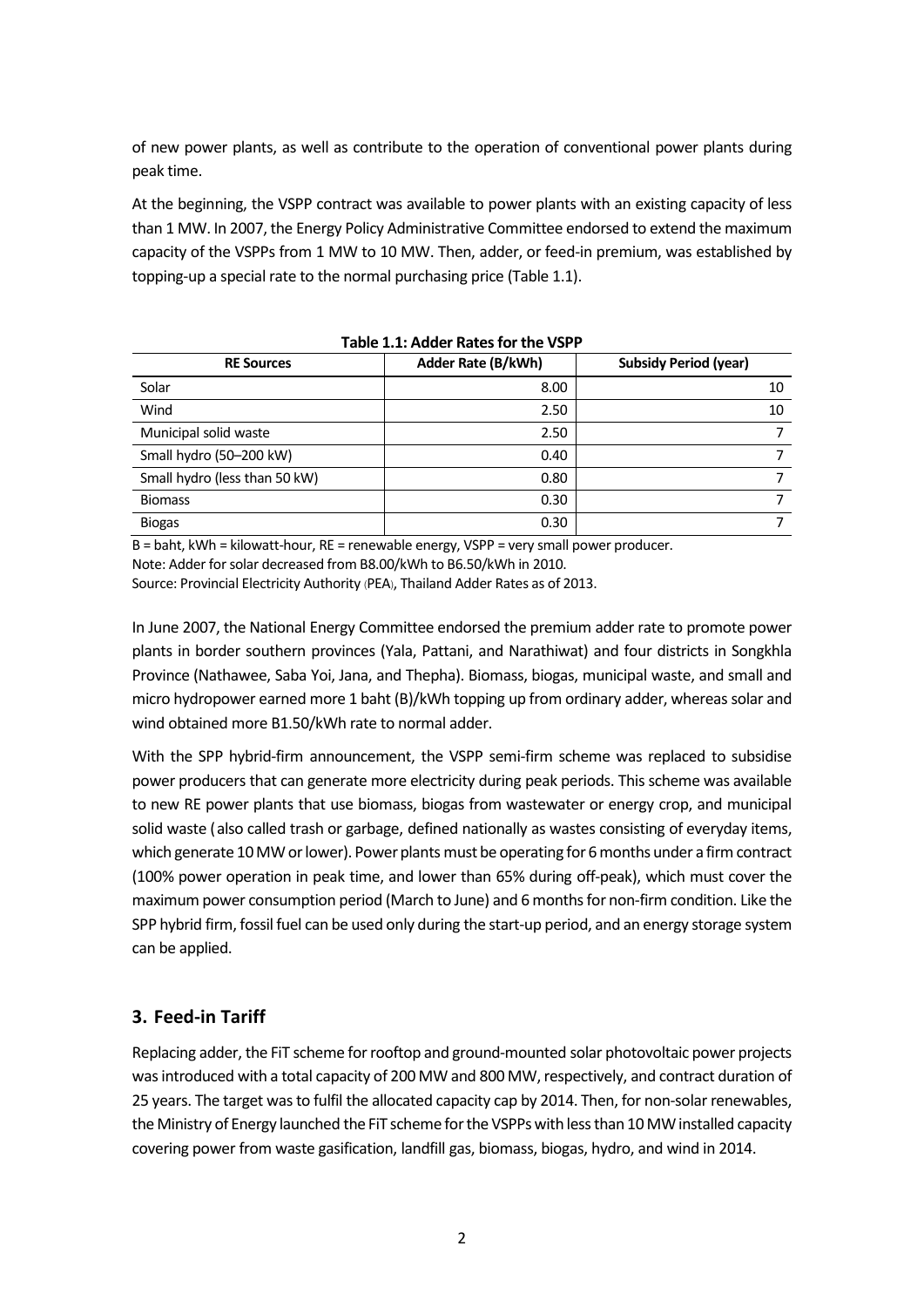RE sources of power generation in Thailand are varied, such as hydropower, biomass, biogas, solar cell. These technologies must face the uncertain resource availability pattern and fluctuating fuel prices. Therefore, the FiTs for this group are formulated with three components, as follows:

- 1) a fixed-based tariff (FiT<sub>F</sub>), which is calculated from capital, and operations and maintenance (O&M) costs of each renewable technology;
- 2) a variable-based tariff (FiT<sub>v</sub>) for bioenergy (except landfill projects) calculated from the fuel cost and dependent on the inflation rate; and
- 3) an additional premium (FiT<sub>P</sub>) for projects that use bioenergy (except landfill projects) for the first 8 years.



**Figure 1.1: Structure of FiT for RE Technologies Using Bioenergy**

 $F$ iT = feed-in tariff, RE = renewable energy. Source: Energy Policy and Planning Office (EPPO), Ministry of Energy, as of 2015.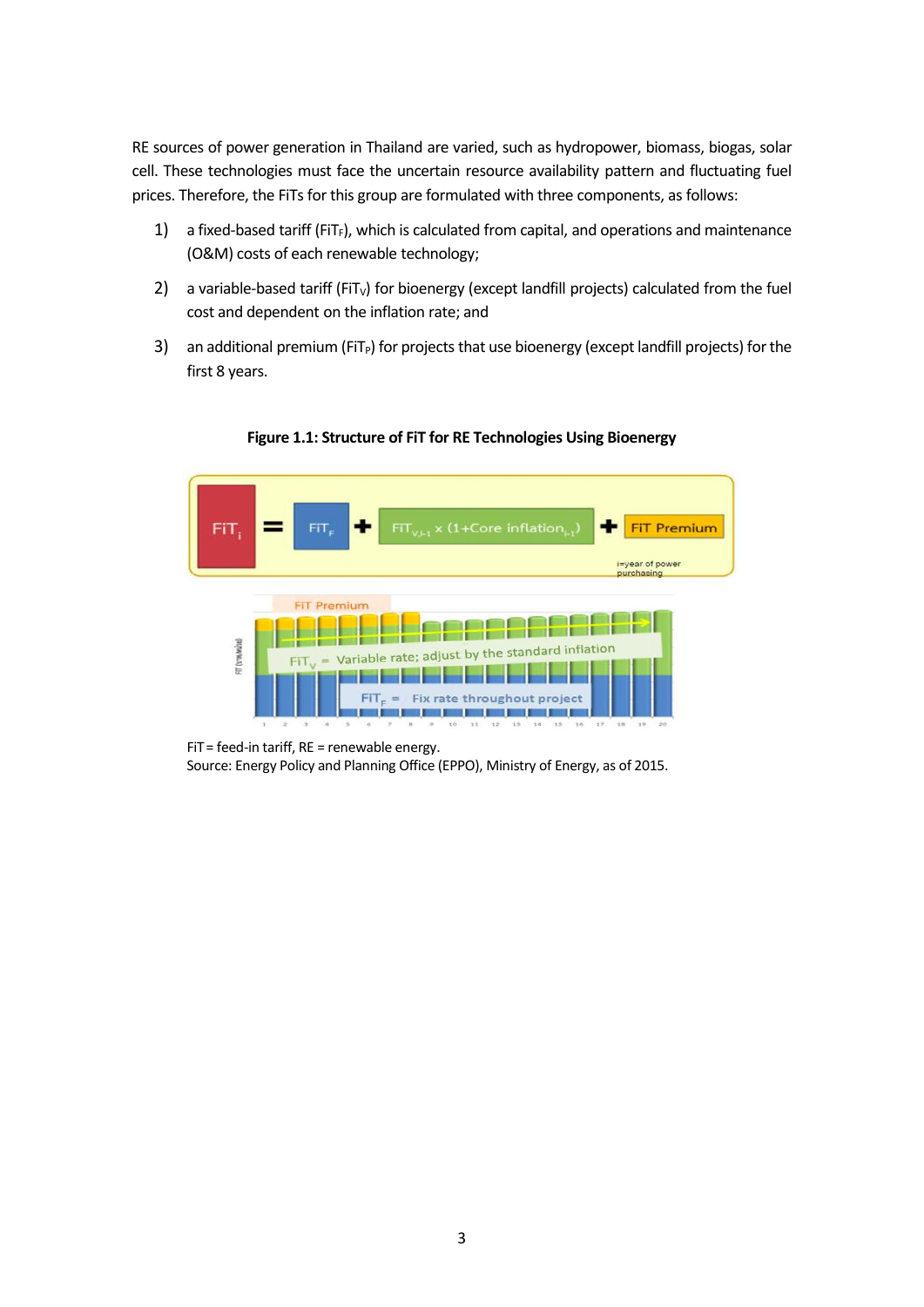|                                                  | FiT (B/kWh)      |                              |         | FiT Premium (B/kWh)                   |                                                 |                                             |  |  |  |  |  |  |
|--------------------------------------------------|------------------|------------------------------|---------|---------------------------------------|-------------------------------------------------|---------------------------------------------|--|--|--|--|--|--|
| Capacity (MW)                                    | FiT <sub>F</sub> | FiT <sub>v</sub>             | $FiT^*$ | Support<br><b>Duration</b><br>(Years) | <b>Bioenergy</b><br>projects<br>(First 8 years) | <b>Adder for</b><br>Southern<br>Provinces** |  |  |  |  |  |  |
| <b>Bioenergy projects</b>                        |                  |                              |         |                                       |                                                 |                                             |  |  |  |  |  |  |
| 1. Waste-to-energy (integrated waste management) |                  |                              |         |                                       |                                                 |                                             |  |  |  |  |  |  |
| Installed capacity $\leq 1$ MW                   | 3.13             | 3.21                         | 6.34    | 20                                    | 0.7                                             | 0.5                                         |  |  |  |  |  |  |
| Installed capacity 1-3 MW                        | 2.61             | 3.21                         | 5.82    | 20                                    | 0.7                                             | 0.5                                         |  |  |  |  |  |  |
| Installed capacity > 3 MW                        | 2.39             | 2.69                         | 5.08    | 20                                    | 0.7                                             | 0.5                                         |  |  |  |  |  |  |
| 2. Waste (landfill)                              | 5.60             | $\overline{\phantom{a}}$     | 5.60    | 10                                    |                                                 | 0.5                                         |  |  |  |  |  |  |
| 3. Biomass                                       |                  |                              |         |                                       |                                                 |                                             |  |  |  |  |  |  |
| Installed capacity $\leq 1$ MW                   | 3.13             | 2.21                         | 5.34    | 20                                    | 0.5                                             | 0.5                                         |  |  |  |  |  |  |
| Installed capacity 1-3 MW                        | 2.61             | 2.21                         | 4.82    | 20                                    | 0.4                                             | 0.5                                         |  |  |  |  |  |  |
| Installed capacity > 3 MW                        | 2.39             | 1.85                         | 4.24    | 20                                    | 0.3                                             | 0.5                                         |  |  |  |  |  |  |
| 4. Biogas (wastewater,                           |                  |                              |         |                                       |                                                 |                                             |  |  |  |  |  |  |
| manure)                                          | 3.76             | $\frac{1}{2}$                | 3.76    | 20                                    | 0.5                                             | 0.5                                         |  |  |  |  |  |  |
| 5. Biogas (energy crop)                          | 2.79             | 2.55                         | 5.34    | 20                                    | 0.5                                             | 0.5                                         |  |  |  |  |  |  |
| 6. Hydro energy                                  |                  |                              |         |                                       |                                                 |                                             |  |  |  |  |  |  |
| Installed capacity $\leq 200$<br><b>MW</b>       | 4.90             | $\overline{\phantom{0}}$     | 4.90    | 20                                    |                                                 | 0.50                                        |  |  |  |  |  |  |
| 7. Wind energy                                   | 6.06             | $\qquad \qquad \blacksquare$ | 6.06    | 20                                    |                                                 | 0.50                                        |  |  |  |  |  |  |

#### **Table 1.2: FiT Rate for Electricity Generated from Bioenergy Sources**

Notes: B/kWh = Thailand baht per kWh of electricity

FiT = feed-in tariff.

 $FIT_F$  = fixed-based tariff, calculated from initial investment of the power plant construction and the full lifetime of its operation and maintenance cost.

FiT<sub>V</sub> = variable-based tariff, feed-in tariff variable, calculated from investment cost of raw materials used for power generation that changes according to time.

 $* =$  FiT = FIT<sub>F</sub> + FIT<sub>V</sub>. This FIT rate will only apply to projects that feed electricity into the system within the year 2017. After 2017, FiT<sub>V</sub> rate will continuously increase according to the core inflation rate. This only applies to waste (integrated waste disposal), biomass, and biogas (energy crops) categories.

\*\* = Projects in Yala, Pattani, Narathiwat and Chana, Thepha, Saba-Yoi, and Na-Thawi districts in Songkhla provinces.

Source: Energy Policy and Planning Office (EPPO), Ministry of Energy, as of 2015.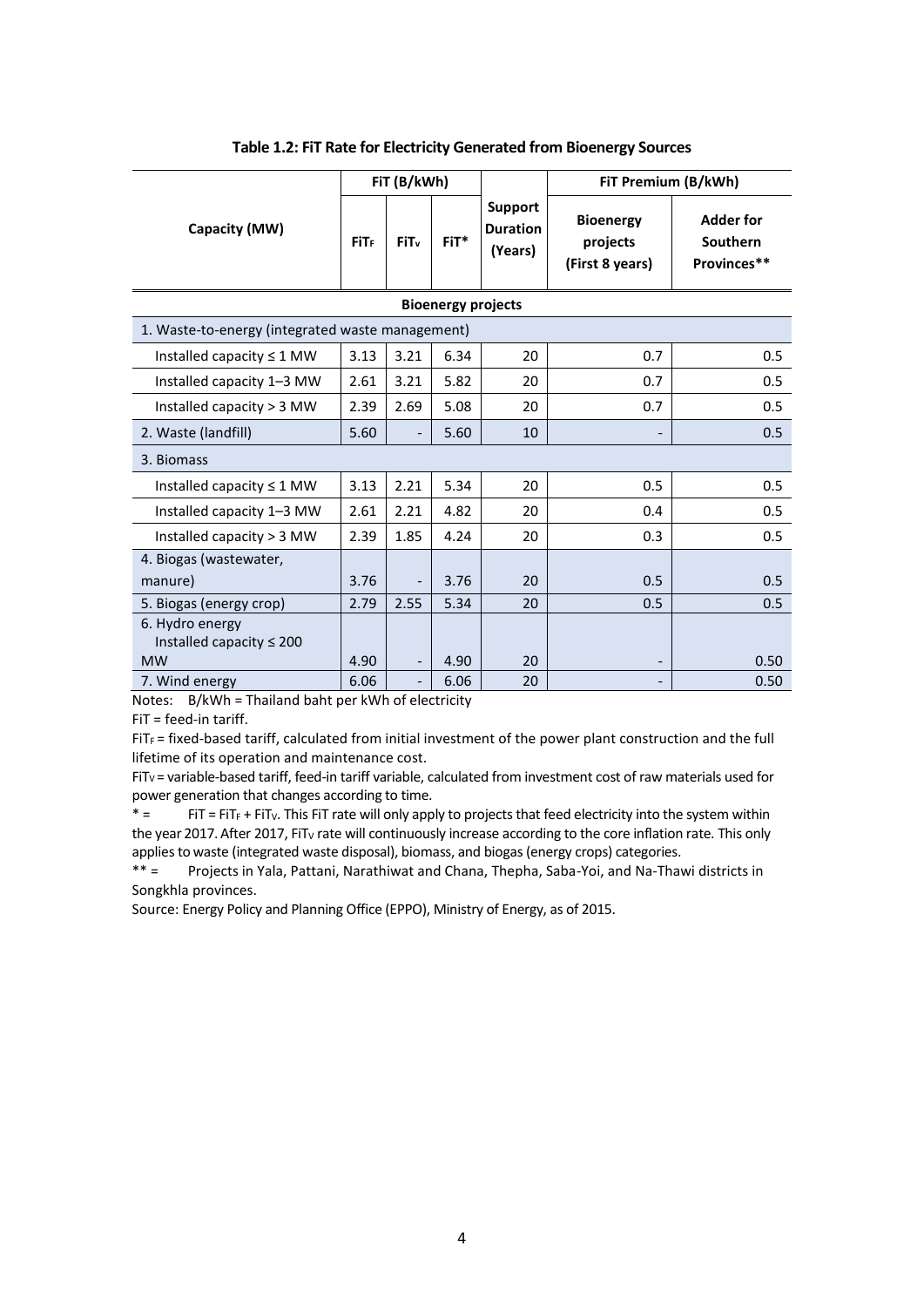### **4. Status of the SPPs and the VSPPs in Southern Thailand**

The Energy Regulatory Committee summarised the overall status of RE SPPs and VSPPs. In November 2018, 13 SPPs were using renewable sources with 347.90 MW in existing capacity, while the total purchasing capacity was 313.47 MW.

For the VSPPs, 122 plants were using RE, with total existing capacity of 534.20 MW and total purchasing electricity of 476.61 MW. Table 1.3 summarises the SPP and VSPP status.

|                                          |                           | <b>SPP</b>              |                           | <b>VSPP</b>               |                         |                           |
|------------------------------------------|---------------------------|-------------------------|---------------------------|---------------------------|-------------------------|---------------------------|
| <b>Type</b>                              | <b>Amount</b><br>of Plant | <b>Existing</b><br>(MW) | <b>Purchasing</b><br>(MW) | <b>Amount</b><br>of Plant | <b>Existing</b><br>(MW) | <b>Purchasing</b><br>(MW) |
| Accepted for purchasing<br>(not yet PPA) | 6                         | 143                     | 116.85                    |                           |                         |                           |
| Already PPA (not COD<br>yet)             | $\overline{2}$            | 46                      | 41.62                     | 25                        | 134.33                  | 129.80                    |
| Already COD                              | 5                         | 158.90                  | 155                       | 97                        | 399.87                  | 346.81                    |
| Total                                    | 13                        | 347.90                  | 313.47                    | 122                       | 534.20                  | 476.61                    |

**Table 1.3: Status of Renewable SPPs and VSPPsin Southern Thailand**

COD = commercial operation date, PPA = power purchasing agreement, SPP = small power producer, VSPP = very small power producer.

Source: Energy Regulatory Commission (ERC), as of November 2018.

#### **5. Biomass Power Plant in Southern Thailand**

Southern Thailand is rich with biomass, such as rubberwood; entrepreneurs are thus attracted and interested to invest in biomass power plant projects in the area. Likewise, due to special privileges granted by the government in the southern provinces, both SPPs and VSPPs are mechanisms to encourage constructed and supplied electricity to the national transmission line.